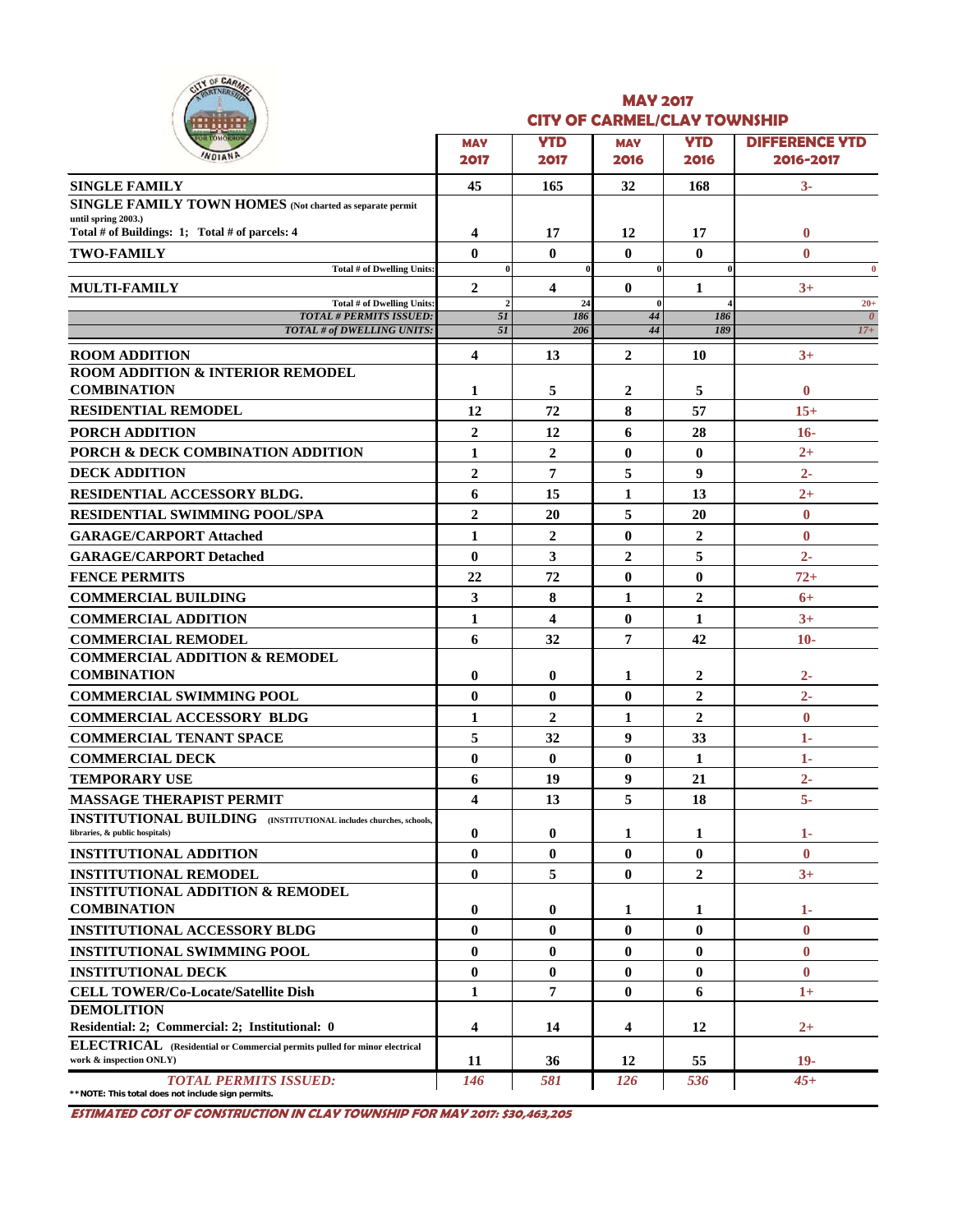### **COMMERCIAL, INSTITUTIONAL, & MULTI-FAMILY - NEW STRUCTURES, ACCESSORY BUILDINGS, ADDITIONS, TENANT FINISHES, REMODELS, POOLS, DECKS (Institutional includes churches, schools & libraries)**

**Type of Construction \_\_\_ \_\_\_\_\_\_\_\_\_\_\_\_Total Permits Issued** 

| <b>PERMITS ISSUED</b>                                                                                                                                                                                                                                                                                                                                                                                                                                                                                                                                           |
|-----------------------------------------------------------------------------------------------------------------------------------------------------------------------------------------------------------------------------------------------------------------------------------------------------------------------------------------------------------------------------------------------------------------------------------------------------------------------------------------------------------------------------------------------------------------|
| <b>COMMERCIAL NEW BUILDING:</b><br>· Village Center Shoppes, 12740 Horseferry Rd.<br>• Pastime Tournament Building, 12740 Meeting House Rd.<br>• Enterprise Rent-A-Car, 4310 E. 96th St.                                                                                                                                                                                                                                                                                                                                                                        |
| <b>COMMERCIAL ADDITION:.</b><br>· Primrose School at West Clay, 13096 Moultrie St.                                                                                                                                                                                                                                                                                                                                                                                                                                                                              |
| <b>COMMERCIAL ACCESSORY STRUCTURE:</b><br>• Huntington Bank Drive-Up ATM, 1127 W. Main St.                                                                                                                                                                                                                                                                                                                                                                                                                                                                      |
| COMMERCIAL TENANT FINISH / REMODEL:<br>• White Box Finish, 89 First Ave SW<br>• Wagner Reese, 11939 N. Meridian St.<br>• Blackbaud, 501 Pennsylvania Parkway 4th Floor<br>• Dr. Alex Titus, 370 Medical Dr.<br>• Verde Flavors of Mexico, 12990 Old Meridian St. #160<br>• Busey Bank, 11550 N. Meridian St.<br>• Sylvan Learning Center, 1400 S. Guilford Ave. #110<br>· 502 East Event Center, 502 E. Carmel Dr.<br>• City Center Suite 704, 720 S. Rangeline Rd. #704<br>• Horton, Inc., 201 W. Carmel Dr.<br>• Midwest ISO, 701 City Center Dr. First Floor |
| COMMERCIAL CERTIFICATES OF OCCUPANCY ISSUED                                                                                                                                                                                                                                                                                                                                                                                                                                                                                                                     |
| COMMEDCIAL ACCESSONY STRUCTURE                                                                                                                                                                                                                                                                                                                                                                                                                                                                                                                                  |

| COMMERCIAL ACCESSORY STRUCTURE:.                                  |  |
|-------------------------------------------------------------------|--|
| · Convivio Italian Restaurant Canopy, 11529 N. Spring Mill Rd.    |  |
| COMMERCIAL ADDITION:                                              |  |
| · Children's Theraplay Stable, 9919 Towne Rd.                     |  |
|                                                                   |  |
| • Carmel Drive Self Storage, 765 W. Carmel Dr. Building 3         |  |
| COMMERCIAL TENANT FINISH / REMODEL:.                              |  |
| • Seasons of Carmel, 9815 Seasons West Dr. #141                   |  |
| • VCA Companion Animal Hospital, 1455 S. Rangeline Rd.            |  |
| • Mitsch Design, 200 S. Rangeline Rd. #226                        |  |
| • Main Street Poke, 110 W. Main St. #106                          |  |
| • Brown & Brown, 11595 N. Meridian St. #250                       |  |
| • Torrid, 14405 Clay Terrace Blvd. #130                           |  |
| • Riverview Health, 14535-A Hazel Dell Parkway                    |  |
| • Orange Theory Fitness, 4000 W. 106 <sup>th</sup> St. #145       |  |
| • Delta Faucet, 55 E. 111 <sup>th</sup> St. 4 <sup>th</sup> Floor |  |
| • Midwest ISO, 701 City Center Dr. 1st Floor                      |  |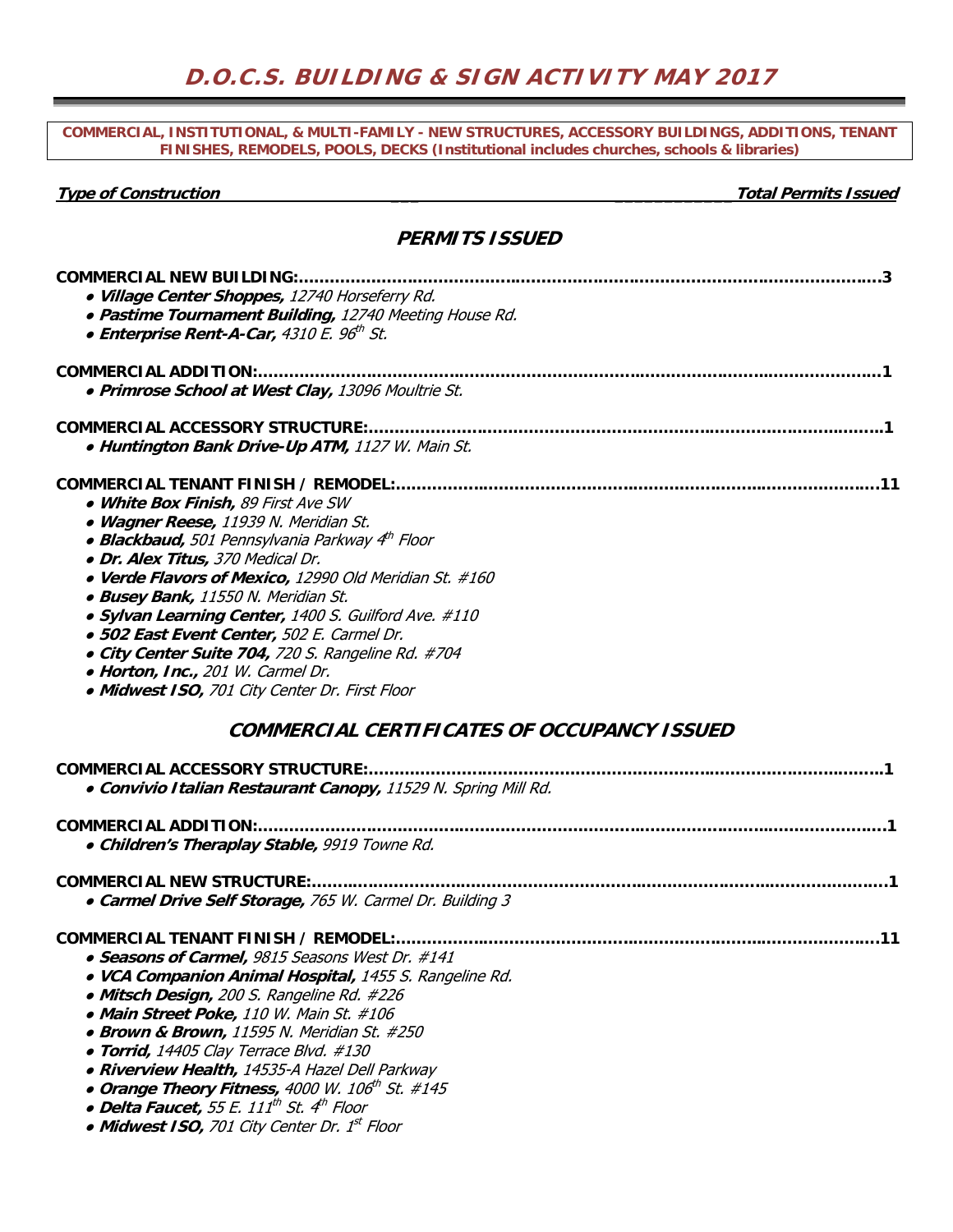|                                                                                                                                                                                                                                                                                        | <b>MAY 2017</b> | <b>MAY 2016</b> |
|----------------------------------------------------------------------------------------------------------------------------------------------------------------------------------------------------------------------------------------------------------------------------------------|-----------------|-----------------|
| <b>TOTAL BUILDING PERMITS ISSUED:</b> (EXCLUDING Water, Sewer, and Sign Permits)                                                                                                                                                                                                       | 146             | 126             |
| <b>TOTAL FENCE PERMITS ISSUED:</b>                                                                                                                                                                                                                                                     | 22              |                 |
| <b>TOTAL WATER &amp; SEWER PERMITS:</b>                                                                                                                                                                                                                                                | 64              | 35              |
| <b>TOTAL SIGN PERMITS:</b> (May not include signs approved for/with the issuance/guidelines of a Temporary Use permit)                                                                                                                                                                 | 46              | 36              |
| <b>BUILDING INSPECTIONS PERFORMED:</b>                                                                                                                                                                                                                                                 | 573             | 552             |
| (The # includes inspections by Urban Forestry; but does not include Carmel Fire Dept. or Code Enforcement inspections)<br><b>BUILDING PLAN REVIEWS:</b><br>(As of Feb. 2008: This # includes inspections plan reviews completed by the Building & Code staff for various permit types) | 147             | 101             |
| PUBLIC REQUEST FOR INFORMATION (RFI):                                                                                                                                                                                                                                                  | 83              | 85              |

# **D.O.C.S. BUILDING & SIGN ACTIVITY MAY 2017**

# **D.O.C.S. NEWS AND NOTES MAY 2017**

 **Rachel Keesling, Alexia Lopez & Adrienne Keeling attended the National Planning Conference May 5-9 in New York City.**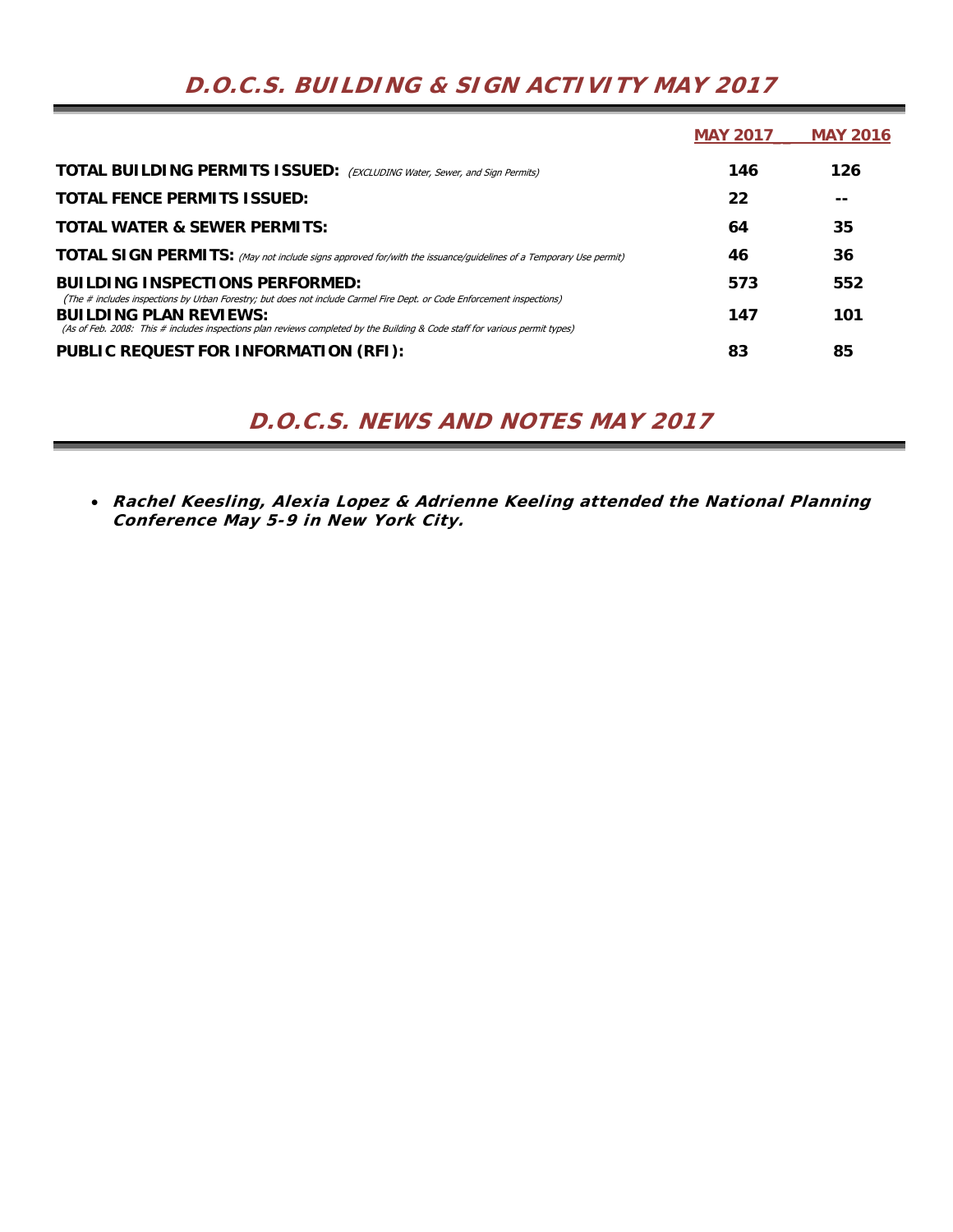# **D.O.C.S. CODE ENFORCEMENT ACTIVITY MAY 2017**

## **CODE ENFORCEMENT TASK REPORT SUMMARY FOR MAY 2017**

| <b>COMPLAINTS RECEIVED</b><br>FMAIL<br>"MY CARMEL" APP<br><b>PHONE</b><br>REFERRAL<br><b>STAFF</b><br><b>WALK-IN</b>  | <b>TOTAL:</b><br>11<br>15<br>26<br>0<br>11<br>0 | <b>INSPECTION STATISTICS</b><br><b>NEW CASES</b><br>INITIAL INSPECTIONS<br>ABATFMFNT<br>INITIAL VIOLATION NOTICE<br><b>RE-INSPECTIONS</b><br><b>CLOSED CASES</b> |                                     | <b>TOTAL:</b><br>63<br>54<br>22<br>78<br>40 |
|-----------------------------------------------------------------------------------------------------------------------|-------------------------------------------------|------------------------------------------------------------------------------------------------------------------------------------------------------------------|-------------------------------------|---------------------------------------------|
| <b>INSPECTIONS BY AREA</b><br><b>NEW CASES</b><br>INITIAL INSPECTIONS<br><b>RE-INSPECTIONS</b><br><b>CLOSED CASES</b> | <b>WEST</b><br>8<br>8<br>8                      | <b>CENTRAL</b><br>32<br>27<br>47<br>22                                                                                                                           | <b>EAST</b><br>23<br>19<br>28<br>10 | <b>TOTAL:</b><br>63<br>54<br>78<br>40       |

# **CODE ENFORCEMENT MONTHLY REPORT FOR MAY 2017**

| <b>TYPE OF COMPLAINT/VIOLATION</b> | <b>NEW CASES</b> | <b>TYPE OF COMPLAINT/VIOLATION</b>  | <b>NEW CASES</b> |
|------------------------------------|------------------|-------------------------------------|------------------|
| BUILDING CODE VIOLATIONS           |                  | PROPERTY MAINTENANCE                | 8                |
| COMMERCIAL VEHICLE                 | 0                | RECREATIONAL VEHICLE                |                  |
| <b>DUMPSTER</b>                    | 0                | RIGHT-OF-WAY OBSTRUCTION            | 0                |
| <b>FARM ANIMALS</b>                | 0                | <b>SIDEWALK</b>                     | 0                |
| <b>FENCE VIOLATION</b>             | 0                | <b>SIGNS</b>                        | 197              |
| <b>GRASS OR WEEDS</b>              | 39               | <b>TRASH/DEBRIS</b>                 |                  |
| <b>HOME OCCUPATION</b>             | 0                | UNSAFE BUILDING                     |                  |
| NOISE REGULATIONS                  |                  | VEHICLE ON DISPLAY, ON LAWN OR JUNK | 6                |
| OPEN AND ABANDONED                 |                  | ZONING USE VIOLATIONS               | O                |
| <b>OUTDOOR STORAGE</b>             | 0                | <b>OTHER</b>                        | 0                |
| PARKING IN LAWN/GREENBELT          |                  | <b>TOTAL</b>                        | 263              |
|                                    |                  |                                     |                  |

#### **FORECLOSURE MONITORING SUMMARY FOR MAY 2017**

| COMPLAINTS RECEIVED      | <b>TOTAL:</b> |
|--------------------------|---------------|
| NEW CASES                |               |
| INITIAL INSPECTIONS      |               |
| ABATEMENT                |               |
| INITIAL VIOLATION NOTICE | $\mathcal{P}$ |
| RE-INSPECTIONS           | 47            |
| CLOSED CASES             |               |

| <b>FORECLOSURE STATISTICS</b> | <b>WEST</b> | <b>CENTRAL</b> | <b>EAST</b> | <b>TOTAL:</b> |
|-------------------------------|-------------|----------------|-------------|---------------|
| <b>NEW CASES</b>              |             |                |             |               |
| INITIAL INSPECTIONS           |             |                |             |               |
| RE-INSPECTIONS                |             | 10             | 26          | -47           |
| <b>CLOSED CASES</b>           |             |                |             |               |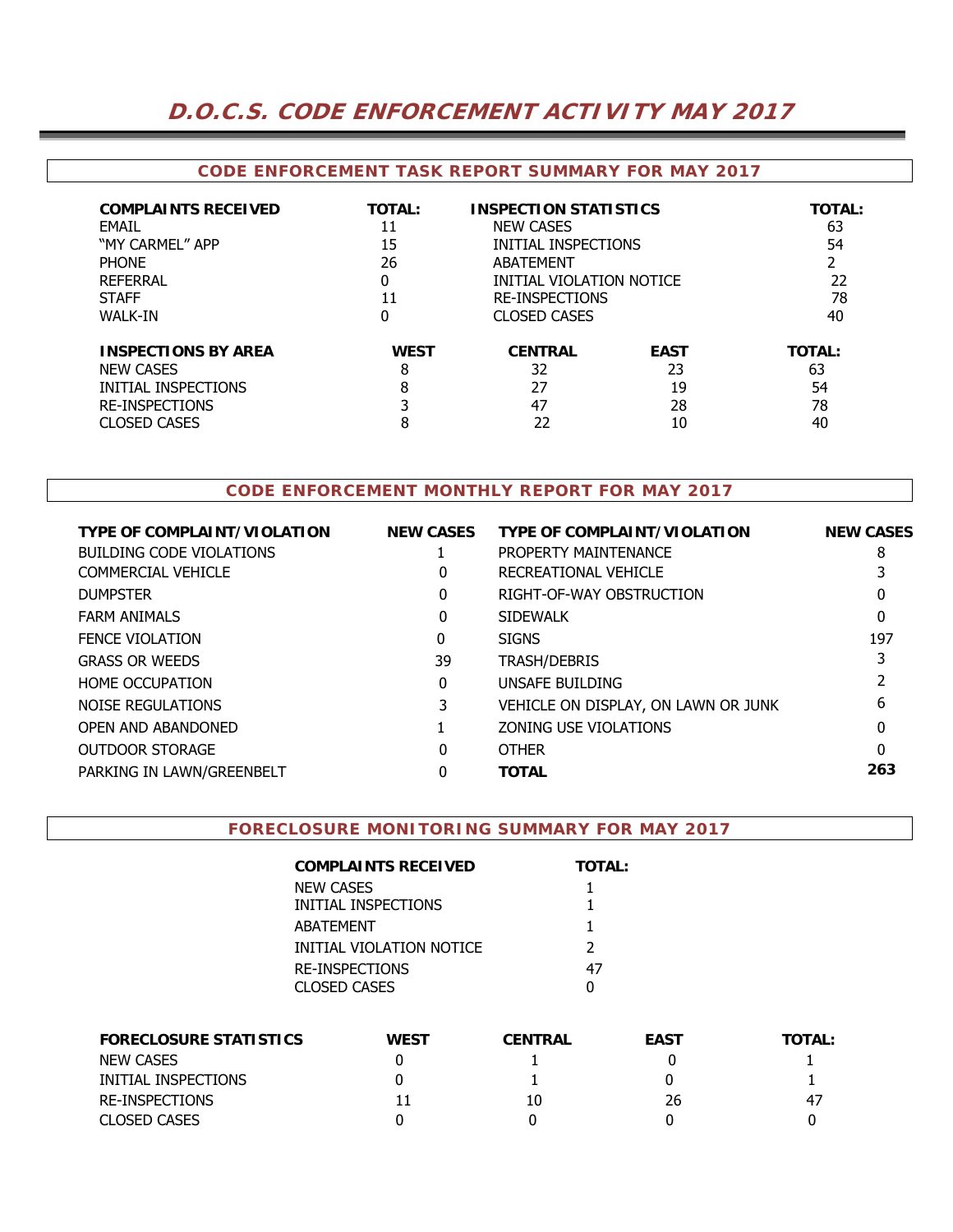### DEPARTMENT OF COMMUNITY SERVICES INCOME REPORT MAY 1-31, 2017



| <b>TRANSACTION TYPE:</b>                                                                                                                                                       | <b>TRANSACTIONS:</b> | <b>TRANSACTIONS:</b>               |
|--------------------------------------------------------------------------------------------------------------------------------------------------------------------------------|----------------------|------------------------------------|
| <b>BUILDING PERMITS:</b> [Building permits includes the fee for full Certificate of Occupancy (C/O) or Substantial<br>Completion (C.S.C.) that will be issued, when required.] | 92                   | \$<br>135,551.69                   |
| <b>DEMOLITION PERMITS:</b>                                                                                                                                                     | 4                    | \$<br>1,385.00                     |
| ELECTRICAL PERMITS: (Separate electrical/meter inspections-no other work being done.)                                                                                          | 7                    | \$<br>718.00                       |
| <b>LATE FEES:</b>                                                                                                                                                              | 0                    | \$                                 |
| <b>MASSAGE THERAPIST PERMITS/RENEWALS:</b>                                                                                                                                     | 4                    | \$<br>80.00                        |
| RE-INSPECTION, ADDITIONAL INSPECTION, AND/OR TEMPORARY C/O /<br>C.S.C. FEES:                                                                                                   | 36                   | \$<br>4,795.00                     |
| PLAN AMENDMENT: (COMMERCIAL/INSTITUTIONAL)                                                                                                                                     | 0                    | \$                                 |
| PLAN AMENDMENT: (RESIDENTIAL)                                                                                                                                                  | 0                    | \$                                 |
| <b>SPECIAL EVENT PERMITS:</b>                                                                                                                                                  | 2                    | \$<br>344.00                       |
| TEMPORARY USE PERMITS/EXTENSIONS:                                                                                                                                              | 1                    | \$<br>345.00                       |
| <b>APPEALS:</b>                                                                                                                                                                | 0                    | \$                                 |
| <b>DUPLICATE PLACARDS:</b>                                                                                                                                                     | 0                    | \$<br>$\qquad \qquad \blacksquare$ |
| <b>FENCE PERMITS:</b>                                                                                                                                                          | 20                   | \$<br>1,000.00                     |
| <b>FENCE LIABILITY WAIVER:</b>                                                                                                                                                 | 17                   | \$<br>255.00                       |
| <b>ABATEMENT:</b>                                                                                                                                                              | 0                    | \$                                 |
| <b>ADLS:</b>                                                                                                                                                                   | $\overline{2}$       | \$<br>2,088.00                     |
| <b>ADLS AMENDMENT:</b>                                                                                                                                                         | 1                    | \$<br>133.50                       |
| <b>COMMITMENT AMENDMENT:</b>                                                                                                                                                   | 0                    | \$                                 |
| <b>DEVELOPMENT PLAN:</b>                                                                                                                                                       | 2                    | \$<br>2,824.09                     |
| <b>DEVELOPMENT PLAN AMENDMENT:</b>                                                                                                                                             | 0                    | \$<br>$\qquad \qquad \blacksquare$ |
| <b>HPR REVIEW:</b>                                                                                                                                                             | 0                    | \$<br>$\overline{a}$               |
| <b>ORDINANCE AMENDMENT:</b>                                                                                                                                                    | 0                    | \$<br>-                            |
| <b>PLAT VACATE:</b>                                                                                                                                                            | 0                    | \$<br>-                            |
| <b>PRIMARY PLAT:</b>                                                                                                                                                           | 0                    | \$                                 |
| <b>PRIMARY PLAT AMENDMENT:</b>                                                                                                                                                 | $\Omega$             | \$                                 |
| <b>PUD ORDINANCES:</b>                                                                                                                                                         | 0                    | \$<br>$\qquad \qquad \blacksquare$ |
| <b>REZONE:</b>                                                                                                                                                                 | 0                    | \$<br>÷,                           |
| <b>SDR SITE PLAN REVIEW:</b>                                                                                                                                                   | 0                    | \$                                 |
| <b>SECONDARY PLAT/REPLAT:</b>                                                                                                                                                  | 3                    | \$<br>19,484.00                    |
| <b>SUBDIVISION WAIVER:</b>                                                                                                                                                     | $\Omega$             | \$                                 |
| <b>MISC. ZONING WAIVER:</b>                                                                                                                                                    | 4                    | \$<br>606.00                       |
| <b>TAC ONLY:</b>                                                                                                                                                               | $\Omega$             | \$<br>$\sim$                       |
| DEVELOPMENT STANDARDS VARIANCE:                                                                                                                                                | 2                    | \$<br>5,645.00                     |
| <b>HEARING OFFICER REVIEW:</b>                                                                                                                                                 | 1                    | \$<br>1,384.00                     |
| <b>SPECIAL EXCEPTION VARIANCE:</b>                                                                                                                                             | 0                    | \$                                 |
| <b>SPECIAL USES: (Includes Special Use Amendments)</b>                                                                                                                         | 0                    | \$                                 |
| <b>USE VARIANCE:</b>                                                                                                                                                           | 0                    | \$                                 |
| <b>SIGN PERMITS:</b>                                                                                                                                                           | 17                   | \$<br>8,517.24                     |
| <b>ZONING DETAILS/LETTER:</b>                                                                                                                                                  |                      |                                    |
|                                                                                                                                                                                | 0                    | \$                                 |
| PARK & RECREATION IMPACT FEE: (PRIF)<br><b>TOTALS:</b>                                                                                                                         | 48                   | \$<br>107,232.00                   |
| <b>GENERAL FUND #101:</b>                                                                                                                                                      |                      | \$<br>185,500.52                   |
| PRIF ACCOUNT # 106:                                                                                                                                                            |                      | \$<br>107,232.00                   |
| <b>UTILITY FEES: (Sewer/Water permits)</b>                                                                                                                                     |                      | \$<br>226,402.00                   |
| <b>TOTAL DEPOSIT:</b>                                                                                                                                                          |                      | \$<br>519,134.52                   |
|                                                                                                                                                                                |                      |                                    |
| Last Month's General Fund Deposit:                                                                                                                                             |                      | \$<br>121,470.30                   |
| <b>Last Month's Total Deposit:</b>                                                                                                                                             |                      | \$<br>386,992.30                   |

**NOTE: Receipts were deposited for 22 business days this month.**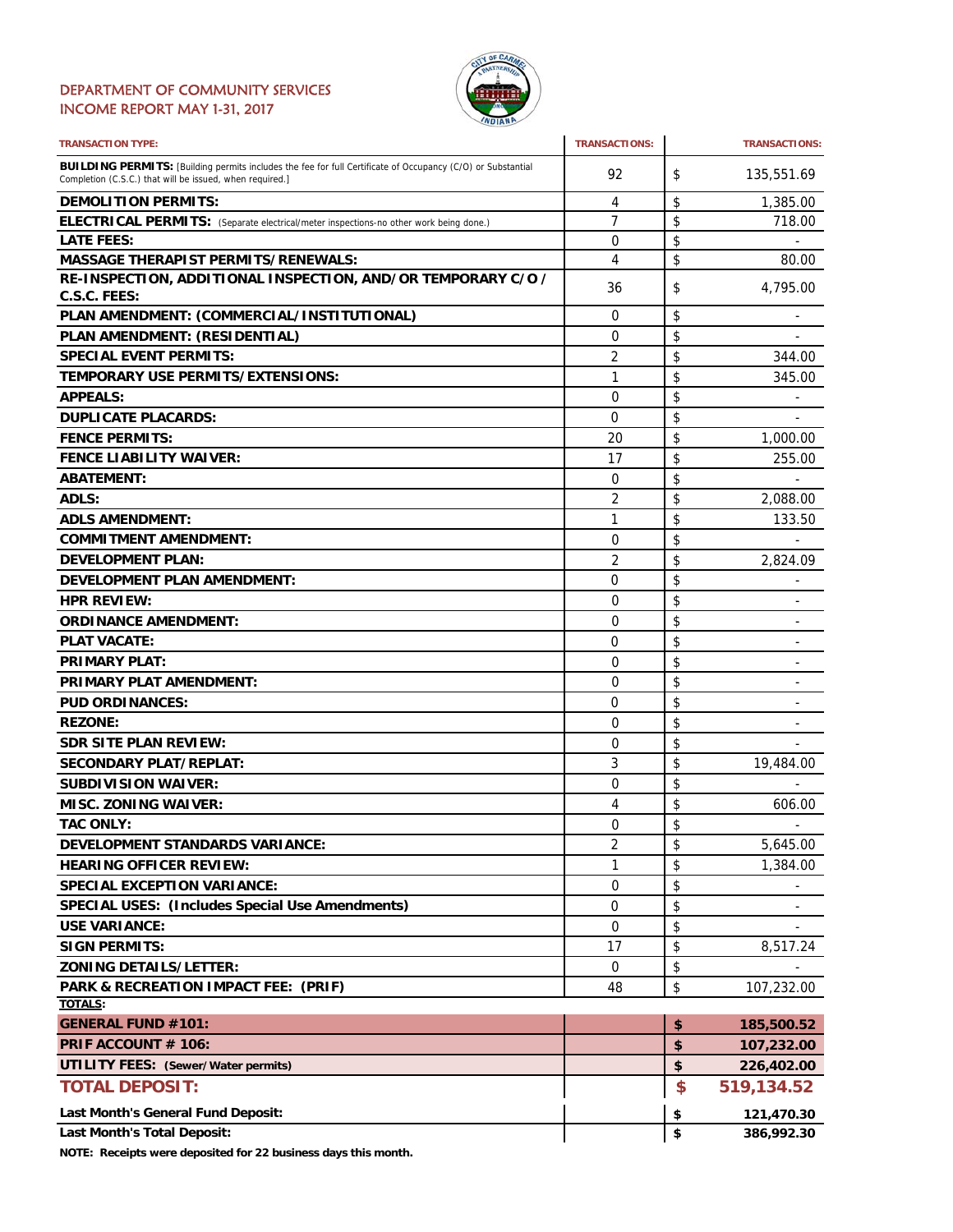## **City of Carmel Monthly Permits Issued Page 1**

| <i><b>Issue</b></i><br>Date | itatus                                                                                                                   | Permit<br><b>NO</b> | Subdiv Name                    | <b>Property Address</b>          | Permit Type Description             | Estimated<br>Cost of<br>Construction | Sq Ft      | <b>Contractor Name</b>                       | <b>Contractor Address</b>           | Cont.City           | Cont.<br>State | Cont.<br>Zip | Cont.Phone           | Propety Owner (as listed<br>per applicant) | Owner Adrs                       | Owner City          | )wner<br>State | Owner<br>Zip |
|-----------------------------|--------------------------------------------------------------------------------------------------------------------------|---------------------|--------------------------------|----------------------------------|-------------------------------------|--------------------------------------|------------|----------------------------------------------|-------------------------------------|---------------------|----------------|--------------|----------------------|--------------------------------------------|----------------------------------|---------------------|----------------|--------------|
| 05/01/17                    |                                                                                                                          | 7040179<br>124      | JACKSON'S GRANT ON WILLIAMS CR | 12342 AMS CT                     | RESIDENTIAL SINGLE FAMILY DWELLING  | \$620,000                            | 6.366      | DAVID WEEKLEY HOMES                          | 9310 NORTH MERIDIAN STREET, STE 100 | <b>INDIANAPOLIS</b> |                |              | 46260 (317) 669-8500 | JACKSON'S GRANT REAL ESTATE. LLC           | 3150 REPUBLIC BLVD N STE 3       | TOLEDO              |                | 43615        |
|                             |                                                                                                                          | 050004              | <b>HADLEY GROVE</b>            | 595 HADLEY GROVE SOUTH DR        | <b>ENCE PERMIT/INSPECTION</b>       | \$0                                  |            | <b>BACKYARD SOLUTIONS</b>                    | 1128 STATE RD 19                    | <b>ICERO</b>        |                |              |                      | <b>MICHAEL WARD</b>                        | 595 HADLEY GROVE SOUTH DR        | CARMEL              |                | 46074        |
| 05/02/17                    |                                                                                                                          | 7010070             |                                | 89 FIRST AVE SW                  | COMMERCIAL TENANT FINISH            | \$300,000                            | 4.500      | <b>PAPPAS RASIL</b>                          | 1894 E 300 N                        | SHERIDAN            |                |              | 46069 (317) 372-3496 | ARTURO DIROSA                              | 8264 STAFFORD LN                 | INDIANAPOLIS        |                | 46260        |
|                             |                                                                                                                          | 7040115             |                                | 9919 TOWNE RD                    | TEMPORARY USE SPECIAL EVENT         | \$0                                  | $\Omega$   | CHILDRENS THERAPLAY FOUNDATI 9919 TOWNE RD   |                                     | CARMEL              |                | 6032         |                      | THE CHILDREN'S THERAPLAY FOUNDATION        | 9919 TOWNE RD                    | CARMEL              |                | 46032        |
|                             |                                                                                                                          | 7040193<br>66       | CAROLINA COMMONS               | 3954 CHADWICK DR                 | RESIDENTIAL SINGLE FAMILY DWELLING  | \$455,000                            | 6.050      | DREES HOMES                                  | T2 HTaP 3 00P                       | <b>NDIANAPOLIS</b>  |                | 6270         |                      | DREES PREMIER HOMES                        | 900 E 96TH ST                    | INDIANAPOLIS        |                | 46240        |
|                             |                                                                                                                          | 7040223             | <b>CHERRY CREEK ESTATES</b>    | 4057 PECOS CT                    | RESIDENTIAL REMODEL                 | \$2.500                              | 117        | <b>NGRAM, BRUCE</b>                          | 604 HARBORTOWN                      | <b>JOBLESVILLI</b>  |                |              | 6062 (317) 413-3357  | CHRISTENSEN, CAMIE                         | 4057 PECOS CT                    | CARMEI              |                | 46033        |
|                             |                                                                                                                          | 7050006             | <b>COOL CREEK NORTH</b>        | 34 IRONWOOD CT                   | FENCE PERMIT/INSPECTION             | \$0                                  | $\sqrt{2}$ | LIDDEN FENCE CO. INC                         | <b>PO BOX 481</b>                   | <b>NESTFIELD</b>    |                |              | 46074 (317) 867-5140 | DANIEL LANGE                               | 34 IRONWOOD CT                   | CARMEI              |                | 46033        |
|                             |                                                                                                                          | 7050007             | THE MEADOWS AT THE LEGACY      | 6963 ALICE PAUL LN               | FENCE PERMIT/INSPECTION             | \$0                                  |            | ABOVE THE REST CONSTRUCTION 2177 N DEQUINCY  |                                     | <b>NDIANAPOLIS</b>  |                | 46218        |                      | <b>LEJANDRO ROPERO RODRIGUEZ</b>           | 6963 ALICE PAUL LN               | CARMEL              |                | 46033        |
|                             |                                                                                                                          | 7050023<br>24       | <b>FOSTER GROVE</b>            | 3187 ABBOTS PL                   | FENCE PERMIT/INSPECTION             | \$0                                  | $\sim$     | <b>MERIFENCE</b>                             | 4340 HULL STREET                    | NDIANAPOLIS         |                | <b>ACCA</b>  |                      | ROBERT BRADLEY                             | 13187 ABBOTS PLACE               | CARMEL              |                | 46033        |
| 05/03/17                    |                                                                                                                          | 040178              | RIDGE AT THE LEGACY. THE       | 4405 ARNETT DR                   | RESIDENTIAL SINGLE FAMILY DWELLING  | \$250,000                            | 5.618      | ALATLANTIC HOMES OF INDIANA                  | 025 NORTH RIVER RD, SUITE 100       | NDIANAPOLIS         |                |              | 6240 (317) 846-2783  | CALATLANTIC HOMES OF INDIANA INC           | 9025 NORTH RIVER RD. SUITE 100   | <b>NDIANAPOLIS</b>  |                | 46240        |
|                             |                                                                                                                          | 7040187             | THE MEADOWS AT THE LEGACY      | 4033 KNIGHTSTOWN WEST DR         | RESIDENTIAL SINGLE FAMILY DWELLING  | \$250,000                            | 5.202      | ALATI ANTIC HOMES OF INDIAN                  | 125 NORTH RIVER RD SUITE 100        | NDIANAPOLIS         |                |              | 46240 (317) 846-2783 | CALATI ANTIC HOMES OF INDIANA INC          | 0025 NORTH RIVER RD SHITE 100    | INDIANAPOLIS        |                | 46240        |
|                             |                                                                                                                          | 7040189             | THE MEADOWS AT THE LEGACY      | <b>3901 JOHN DICKINSON DR</b>    | RESIDENTIAL SINGLE FAMILY DWELLING  | \$250,000                            | 5.466      | ALATLANTIC HOMES OF INDIANA                  | 025 NORTH RIVER RD, SUITE 100       | <b>NDIANAPOLIS</b>  |                | 46240        | (317) 846-2783       | CALATLANTIC HOMES OF INDIANA INC           | 9025 NORTH RIVER RD, SUITE 100   | <b>INDIANAPOLIS</b> |                | 46240        |
| 05/04/17                    |                                                                                                                          | 7040167             |                                | 1939 N MERIDIAN ST               | COMMERCIAL TENANT FINISH            | \$240,000                            | 8,028      | <b>TIMARK</b>                                | 350 E NEW YORK ST., #200            | NDIANAPOLIS         |                |              | 6204 (317) 577-7900  | 1939 OFFICE LLC                            | 350 E NEW YORK ST #200           | <b>INDIANAPOLIS</b> |                | 46204        |
|                             |                                                                                                                          | 7040185             |                                | 01 PENNSYLVANIA PKWY - 4TH FLOOR | COMMERCIAL REMODE                   | \$137,000                            | 17.532     | <b>ILT CONSTRUCTION LLC</b>                  | 4365 W 96TH ST                      | NDIANAPOLIS         |                | 6268         | (317) 253-1251       | <b>EQUUS CAPITAL PARTNERS, LTD</b>         | 200 S MICHIGAN AVE               | CHICAGO             |                | 60604        |
|                             |                                                                                                                          | 7040222             | THE PRESERVE AT BEAR CREEK     | 4492 VOYAGEUR WAY                | RESIDENTIAL SINGLE FAMILY DWELLING  | \$387,000                            | 5.785      | <b>PULTE HOMES OF INDIANA</b>                | 1590 N MERIDIAN ST #530             | CARMEL              |                |              | 46032 (317) 575-2350 | PULTE HOMES                                | 1590 MERIDIAN ST N #530          | CARMEL              |                | 46032        |
|                             |                                                                                                                          | 7050020             | <b>HADLEY GROVE</b>            | 646 HADLEY GROVE SOUTH DR        | FENCE PERMIT/INSPECTION             | \$0                                  |            | LIDDEN FENCE CO. INC                         | PO BOX 481                          | VESTFIELD           |                |              | 46074 (317) 867-5140 | <b>ROBERT GRUENER</b>                      | 2646 HADLEY GROVE SOUTH DR       | CARMEL              |                | 46074        |
|                             |                                                                                                                          | 050043              | 1248 VILLAGE OF WESTCLAY       | 3001 FEATHERBELL BLVD            | FENCE PERMIT/INSPECTION             | \$0                                  | $\sim$     | <b>MERIFENCE</b>                             | 4340 HULL STREET                    | NDIANAPOLIS         |                |              |                      | USAMA ISMAIL                               | 13001 FEATHERBELL BLVD           | CARMEL              |                | 46032        |
| 05/05/17                    |                                                                                                                          | 040174              | <b>VILLAGE OF WESTCLAY</b>     | 3334 BROAD ST                    | RESIDENTIAL SINGLE FAMILY DWELLING  | \$600,000                            | 6.625      | <b>B KLAIN CONSTRUCTION, LLC</b>             | 2159 GLEBE ST #200                  | <b>ARMEL</b>        |                |              | (317) 846-9992       | DUCK, CHRISTOPHER & JILL                   | 520 WILSHIRF P                   | ZIONSVILLE          |                | 46077        |
|                             |                                                                                                                          | 040191              | THE MEADOWS AT THE LEGACY      | 4041 KNIGHTSTOWN WEST DR         | RESIDENTIAL SINGLE FAMILY DWELLING  | \$250,000                            | 5.345      | ALATLANTIC HOMES OF INDIANA                  | 025 NORTH RIVER RD, SUITE 100       | <b>NDIANAPOLIS</b>  |                |              | 46240 (317) 846-2783 | CALATLANTIC HOMES OF INDIANA INC           | 9025 NORTH RIVER RD, SUITE 100   | <b>INDIANAPOLIS</b> |                | 46240        |
|                             |                                                                                                                          | 7040195             | VILLAGE OF WESTCLAY            | 12740 HORSEFERRY RD              | COMMERCIAL NEW STRUCTURE            | \$500,000                            | 5.802      | D B KLAIN CONSTRUCTION. LLC                  | 159 GLEBE ST #200                   | CARMEL              |                |              | 46032 (317) 846-9992 | BRENWICK TND COM LLC                       | 169 GLEBE ST. STE 250            | CARMEL              |                | 46032        |
|                             |                                                                                                                          | 7040205             | THE MEADOWS AT THE LEGACY      | 949 ALICE PAUL IN                | RESIDENTIAL SINGLE FAMILY DWELLING  | \$250,000                            | 4.262      | ALATI ANTIC HOMES OF INDIANA                 | 025 NORTH RIVER RD. SUITE 100       | NDIANAPOLIS         |                |              | 6240 (317) 846-2783  | ALATI ANTIC HOMES OF INDIANA INC           | 025 NORTH RIVER RD. SUITE 100    | <b>INDIANAPOLIS</b> |                | 46240        |
|                             |                                                                                                                          | 7040208             | ASHMOOR                        | 3538 MOORLAND LN                 | RESIDENTIAL SINGLE FAMILY DWELLING  | \$260,000                            | 7.093      | ALATLANTIC HOMES OF INDIANA                  | 025 NORTH RIVER RD. SUITE 100       | NDIANAPOLI          |                |              | 46240 (317) 846-2783 | CALATLANTIC HOMES OF INDIANA INC           | 9025 NORTH RIVER RD. SUITE 100   | <b>INDIANAPOLIS</b> |                | 46240        |
|                             |                                                                                                                          | 7040209             | <b>BRIAR LANE ESTATES</b>      | <b>3485 SUGARLOAF CT</b>         | RESIDENTIAL ACCESSORY STRUCTURE     | \$1,000                              | 120        | RUIETT, JOE                                  | 3485 SUGAR LOAF CT                  | <b>ARMEL</b>        |                | <b>CEOBI</b> |                      | PRUIETT, JOE                               | 3485 SUGAR LOAF CT               | CARMEL              |                | 46033        |
|                             |                                                                                                                          | 7050008             |                                | 370 MEDICAL DR                   | COMMERCIAL TENANT FINISH            | \$290,000                            | 2,200      | LDERSON COMMERCIAL GROUP                     | 425 W SOUTH ST #100                 | NDIANAPOLIS         |                |              | 46225 (317) 889-3800 | TITUS, ALEX DR                             | 370 MEDICAL DR STE D             | <b>CARMEL</b>       |                | 46032        |
|                             |                                                                                                                          | 7050014             | <b>GRAND AND MAIN</b>          | 2894 GRAND VUE DR                | RESIDENTIAL TOWNHOME                | \$200,000                            | 2.896      | ALATLANTIC HOMES OF INDIANA                  | 025 NORTH RIVER RD, SUITE 100       | NDIANAPOLIS         |                |              | 6240 (317) 846-2783  | CALATLANTIC HOMES OF INDIANA INC           | 025 NORTH RIVER RD, SUITE 100    | <b>INDIANAPOLIS</b> |                | 46240        |
|                             |                                                                                                                          | 050016              | <b>GRAND AND MAIN</b>          | 2896 GRAND VUE DE                | RESIDENTIAI TOWNHOME                | \$200,000                            | 2.710      | ALATI ANTIC HOMES OF INDIAN                  | 025 NORTH RIVER RD. SUITE 100       | NDIANAPOLIS         |                | <b>G240</b>  | (317) 846-2783       | CALATI ANTIC HOMES OF INDIANA INC          | 9025 NORTH RIVER RD. SUITE 100   | <b>INDIANAPOLIS</b> |                | 46240        |
|                             |                                                                                                                          | 7050018             | <b>GRAND AND MAIN</b>          | 2898 GRAND VUE DR                | RESIDENTIAL TOWNHOME                | \$200,000                            | 2.710      | CALATLANTIC HOMES OF INDIANA                 | 125 NORTH RIVER RD. SUITE 100       | NDIANAPOLIS         |                |              | 46240 (317) 846-2783 | CALATLANTIC HOMES OF INDIANA INC           | 9025 NORTH RIVER RD. SUITE 100   | NDIANAPOLIS         |                | 46240        |
|                             |                                                                                                                          | 7050022             | GRAND AND MAIN                 | 2900 GRAND VUE DR                | RESIDENTIAL TOWNHOME                | \$200,000                            | 2974       | CALATLANTIC HOMES OF INDIANA                 | 9025 NORTH RIVER RD, SUITE 100      | <b>NDIANAPOLIS</b>  |                |              | 6240 (317) 846-2783  | CALATLANTIC HOMES OF INDIANA INC           | 9025 NORTH RIVER RD SUITE 100    | <b>INDIANAPOLIS</b> |                | 46240        |
|                             |                                                                                                                          | 7050033             | <b>VILLAGE OF WESTCLAY</b>     | 2740 HORSEFERRY RD               | <b>RESIDENTIAL MULTI-FAMILY</b>     | \$300,000                            | 2,798      | <b>B KLAIN CONSTRUCTION, LLC</b>             | 159 GLEBE ST #200                   | <b>ARMEL</b>        |                | 6032         | (317) 846-9992       | BRENWICK TND COM LLC                       | 169 GLEBE ST, STE 250            | <b>CARMEL</b>       |                | 46032        |
|                             |                                                                                                                          | 7050046             | SPRINGMILL PONDS               | 396 SPRINGMILL PONDS BLVD        | FENCE PERMIT/INSPECTION             | <b>SO</b>                            |            | <b>NCHMOND EXTERIORS</b>                     | <b>8510 S KEYSTONE AV</b>           | <b>IORANDIN</b>     |                | 6227         |                      | DOUGLAS HARTLEY                            | 1396 SPRINGMILL PONDS BLVD       | CARMEL              |                | 46032        |
|                             |                                                                                                                          | 7050053             | <b>COLLEGE HEIGHTS</b>         | 0818 BROADWAY AVE                | ELECTRICAL PERMIT/INSPECTION        | \$0                                  | $\Omega$   | MARTENSON, HAYLEY                            | 10818 BROADWAY ST                   | <b>NDIANAPOLIS</b>  |                |              | 46280 (317) 531-7527 | MARTENSON, HAYLEY                          | 10818 BROADWAY ST                | <b>INDIANAPOLIS</b> |                | 46280        |
| 05/08/17                    |                                                                                                                          | 7040084             | <b>AVIAN GLEN</b>              | 4156 SKYLARK CT                  | RESIDENTIAL REMODEL                 | \$50,000                             | 1.350      | STEKETEE CONSTRUCTION CORP. 26255 DUNBAR RD. |                                     | HERIDAN             |                |              | 46069 (317) 758-5530 | ASCIOTI, ANTHONY J & TARA D                | 14156 SKYLARK CT                 | ARMEL               |                | 46033        |
|                             |                                                                                                                          | 040168              | JACKSON'S GRANT ON WILLIAMS CR | <b>JACKSONS GRANT</b>            | TEMPORARY USE SPECIAL EVENT         | \$0                                  | $\Omega$   | <b><i>ICKINNIES-SHREVE, CANDI</i></b>        | 13578 E 131ST ST #200               | <b>ISHERS</b>       |                | 6037         |                      | ACKSONS GRANT REAL ESTATE CO               | 13578 EAST 131ST STREET, STE 200 | <b>FISHERS</b>      |                | 46037        |
|                             |                                                                                                                          | 7040213             | HEATHER KNOLL                  | 4483 TIMMIS CIR                  | RESIDENTIAL REMODEL                 | \$27,000                             | 1.000      | <b>MILLER CO INDY INC</b>                    | 8060 N SHADELAND AVE                | NDIANAPOLIS         |                |              | 46250 (317) 491-8343 | ARNOLD, SCOTT                              | 14483 TIMMIS CIR                 | CARMEL              |                | 46074        |
|                             |                                                                                                                          | 7050025             | THE SANCTUARY AT 116TH STREET  | <b>4513 GOLDEN EAGLE CT</b>      | RESIDENTIAL SINGLE FAMILY DWELLING  | \$253,660                            | 4.612      | AUL SHOOPMAN                                 | 2080 ABNEY RUN DR                   | <b>IONSVILLE</b>    |                | 6077         |                      | PAUL SHOOPMAN CUSTOM HOMES                 | 12070 ABNEY RUN DR               | ZIONSVILLE          |                | 46077        |
|                             |                                                                                                                          | 7050029             | <b>OVERBROOK FARMS</b>         | 4450 OVERRROOK DR                | RESIDENTIAL SINGLE FAMILY DWELLING  | \$409,068                            | 800.8      | <b>ISCHER HOMES</b>                          | 6602 E. 75TH ST STE 400             | NDIANAPOLIS         |                |              | 6250 (317) 348-2500  | <b>FISCHER HOMES</b>                       | 6602 F. 75TH ST STF 400          | INDIANAPOLIS        |                | 46250        |
|                             |                                                                                                                          | 050068              | <b>ILLAGE OF MOUNT CARMEL</b>  | 03 BENNETT DR                    | <b>I ECTRICAL PERMIT/INSPECTION</b> | \$0                                  |            | WAN ELECTRIC SYSTEMS                         | 1245 ROOSEVELT DR                   | <b>IOBLESVILLI</b>  |                |              |                      | <b>OOD, JEREMY</b>                         | 03 BENNETT RD                    | <b>ARMEL</b>        |                | 46032        |
|                             |                                                                                                                          | 7050070             |                                | 40 6TH ST SE                     | ELECTRICAL PERMIT/INSPECTION        | so.                                  |            | PI UTILITY CONSTRUCTION                      | 5405 LITTLE CREEK AVE               | <b>IONSVILLE</b>    |                |              | 46077 (317) 752-6569 | <b>BRIGHTHOUSE</b>                         | 478 N 1100 E                     | ZIONSVILLE          |                | 46077        |
|                             |                                                                                                                          | 7050074             |                                | 107 W 146TH ST                   | ELECTRICAL PERMIT/INSPECTION        | \$0                                  | $\Omega$   | PRITT ELECTRICAL INC                         | <b>12368 E SOUTHEASTERN AVE</b>     | NDIANAPOLIS         |                |              | 6259 (317) 862-9754  | AT&T                                       | 5858 N. COLLEGE AVE              | <b>INDIANAPOLIS</b> |                | 46220        |
| 05/09/17                    |                                                                                                                          | 040196              | <b>WOOD CREEK</b>              | 1324 WOOD CREEK DR               | RESIDENTIAL ACCESSORY STRUCTURE     | \$10,000                             | 560        | <b>IIMAR RAJIV</b>                           | 11324 WOOD CREEK DR                 | ARMEL               |                |              | 6032 (317) 789-2660  | <b>ILMAR RAIN</b>                          | 1324 WOOD CREEK DF               | <b>ARMEL</b>        |                | 46032        |
|                             |                                                                                                                          | 7040216             |                                | 1036 N MICHIGAN RD               | TEMPORARY USE CONSTRUCTION FACILITY | \$0                                  |            | D HUFF CONSTRUCTION, INC.                    | 529 WAYSIDE CT                      | PLAINFIELD          |                | 6168         | (317) 837-6777       | JDF MICHIGAN ROAD LLC                      | 14542 INTEGRITY CT               | CARMEL              |                | 46033        |
|                             |                                                                                                                          | 7040217             | JACKSON'S GRANT ON WILLIAMS CR | <b>GOR BRIDGEMONT LN</b>         | TEMPORARY USE MODEL HOME            | \$0                                  | $\sqrt{2}$ | VEDGEWOOD BUILDING CO. LL                    | 32 1ST ST NF                        | <b>ARMEL</b>        |                |              | 6032 (317) 669-6315  | <b><i>NEDGEWOOD BUILDING CO., LLC</i></b>  | 32 1 ST ST NF                    | CARMEI              |                | 46032        |
|                             |                                                                                                                          | 7050032             | SUNRISE ON THE MONON           | 855 BUCKLEBURY LN                | RESIDENTIAL SINGLE FAMILY DWELLING  | \$425,000                            | 4,145      | OLD TOWN DESIGN                              | 132 S RANGELINE RD STE 200          | <b>ARMEL</b>        |                |              | 46032 (317) 626-8486 | OLD TOWN DEVELOPMENT, LLC                  | 1132 SOUTH RANGE LINE ROAD       | CARMEL              |                | 46032        |
|                             |                                                                                                                          | 7050039             | RIDGE AT THE LEGACY. THE       | 4466 ARNETT DR                   | FENCE PERMIT/INSPECTION             | sn.                                  | $\sim$     | <b>MERIFENCE</b>                             | 4340 HULL STREET                    | NDIANAPOLIS         |                | 6226         |                      | MICHAFI BRINKMAN                           | 14466 ARNETT DR                  | <b>CARMEL</b>       |                | 46033        |
|                             |                                                                                                                          | 7050054             | VILLAGE OF WESTCLAY            | 3086 HORSFFFRRY RD               | RESIDENTIAL SINGLE FAMILY DWELLING  | \$1,100,000                          | 9,706      | VEDGEWOOD BUILDING CO., LLC                  | 32 1ST ST NE                        | CARMEL              |                | 6032         | (317) 669-6315       | <b>NFDGFWOOD</b>                           | 32 1ST AVF NF                    | <b>CARMEI</b>       |                | 46032        |
|                             |                                                                                                                          | 7050078             |                                | 98 INDUSTRIAL DR                 | <b>ELECTRICAL PERMIT/INSPECTION</b> | so.                                  |            | <b>FFVER FLECTRIC</b>                        | 31 N RANGELINE RD                   | ARMEI               |                |              | 46032 (317) 846-4687 | <b>NDY CUSTOM STONE</b>                    | 598 INDUSTRIAL DRIVE             | CARMEI              |                | 46032        |
| 05/10/17                    |                                                                                                                          | 7040105             |                                | 2028 E 106TH ST                  | RESIDENTIAL SINGLE FAMILY DWELLING  | \$825,000                            | 8.815      | <b>GRADISON BUILDING CORP</b>                | 6330 E 75TH ST, # 156               | NDIANAPOLIS         |                |              | 6250 (317) 594-7575  | BARBOUR, JOHN R & GLORIA J                 | 2028 E 106TH ST                  | CARMEL              |                | 46032        |
|                             |                                                                                                                          | 7050010             | WOODS AT LIONS CREEK           | <b>1466 PANTHERA LEO DR</b>      | RESIDENTIAL DECK ADDITION           | \$35,000                             | 800        | RO CARE HORT, SERV.                          | 801 COMMERCE DR                     | CARMEL              |                |              | 6032 (317) 872-4800  | <b>BALES, CHRIS</b>                        | 4466 PANTHERA LEO DR             | CARMEL              |                | 46074        |
|                             |                                                                                                                          | 05001               | WOODS AT LIONS CREEK           | 466 PANTHERA I FO DI             | RESIDENTIAL ACCESSORY STRUCTURE     | \$100,000                            | 850        | RO CARE HORT, SERV                           | 9801 COMMERCE DR                    | CARMEL              |                | 6032         | (317) 872-4800       | <b>BALES, CHRIS</b>                        | 4466 PANTHERA I FO DI            | CARMEI              |                | 46074        |
|                             |                                                                                                                          | 7050040             | RIDGE AT THE LEGACY. THE       | 4385 ARNETT DR                   | RESIDENTIAL SINGLE FAMILY DWELLING  | \$250,000                            | 5618       | CALATLANTIC HOMES OF INDIANA                 | 9025 NORTH RIVER RD, SUITE 100      | <b>NDIANAPOLIS</b>  |                |              | 46240 (317) 846-2783 | CALATLANTIC HOMES OF INDIANA INC           | 9025 NORTH RIVER RD, SUITE 100   | <b>INDIANAPOLIS</b> |                | 46240        |
|                             | <b>Total Permits: 147</b><br><b>Total Estimated Cost of Construction:</b><br>\$30,463,205.00<br>Total Sq.Ft.:<br>411.425 |                     |                                |                                  |                                     |                                      |            |                                              |                                     |                     |                |              |                      |                                            |                                  |                     |                |              |

**Status(Stat Column) codes mean: O=Open/incomplete; C=Closed/completed (includes completed permits where C/O's are not issued-like demolition or separate electrical permits); E=Expired-project may or may not have been completed, but no inspections have been scheduled. V=VOID-Permit voided.**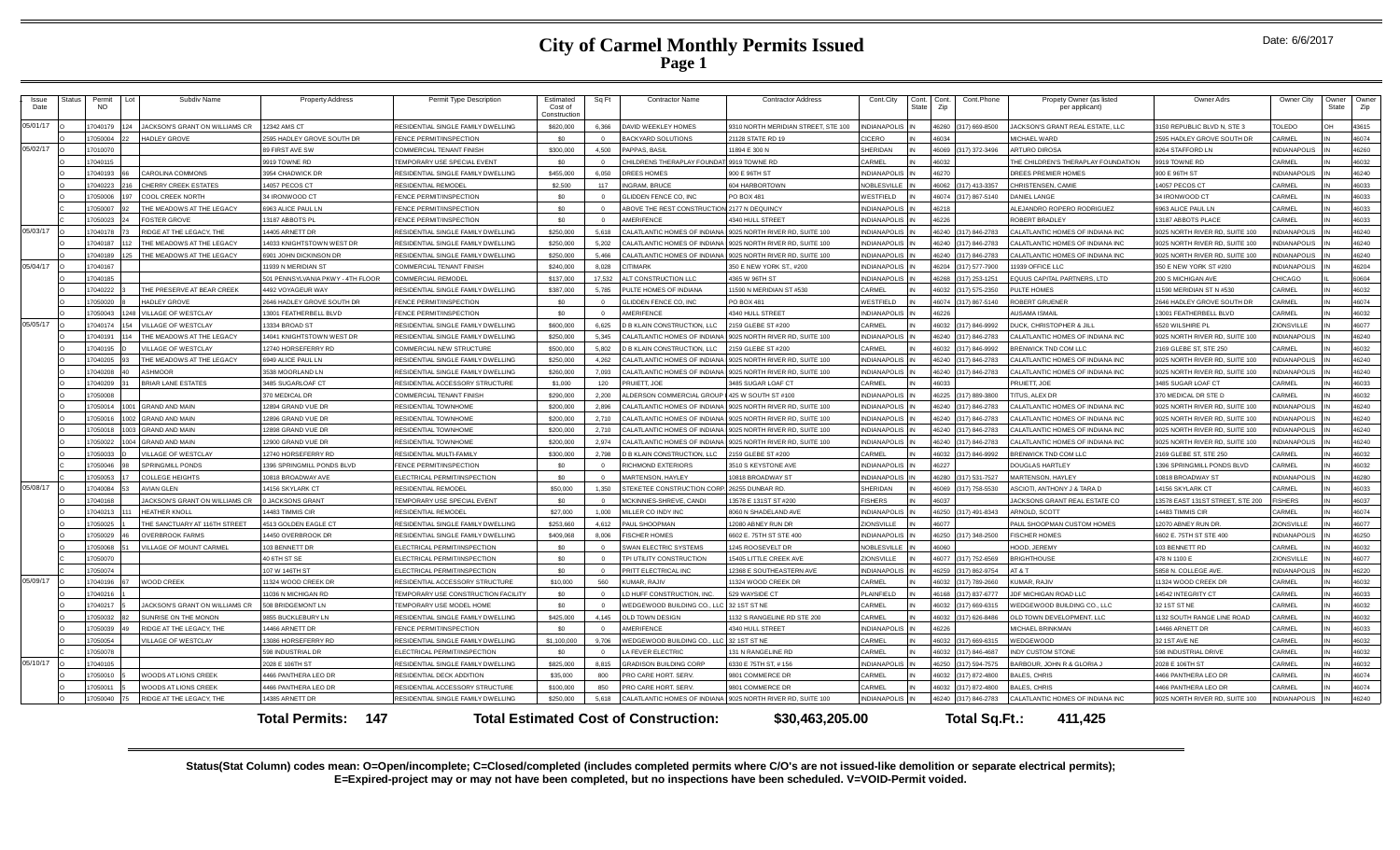## **City of Carmel Monthly Permits Issued Page 2**

| Date: 6/6/2017 |
|----------------|
|                |
|                |

| Issue<br>Date | <b>Status</b> | Permit<br>NO.      | Lot  | Subdiv Name                           | <b>Property Address</b>          | Permit Type Description                               | Estimated<br>Cost of | Sq Ft        | <b>Contractor Name</b>                               | <b>Contractor Address</b>                                    | Cont.City                     | Cont.<br>Cont.<br>Zip<br>State | Cont.Phone             |               | Propety Owner (as listed<br>per applicant)     | Owner Adrs                       | Owner City          | Owner<br>State | Owner<br>Zip   |
|---------------|---------------|--------------------|------|---------------------------------------|----------------------------------|-------------------------------------------------------|----------------------|--------------|------------------------------------------------------|--------------------------------------------------------------|-------------------------------|--------------------------------|------------------------|---------------|------------------------------------------------|----------------------------------|---------------------|----------------|----------------|
|               |               |                    |      |                                       |                                  |                                                       | Constructio          |              |                                                      |                                                              |                               |                                |                        |               |                                                |                                  |                     |                |                |
| 05/10/17.     |               | 7050044            |      |                                       | 201 W 106 ST                     | <b>DEMOLITION</b>                                     | S <sub>0</sub>       |              | DORSEY PAVING. INC                                   | 2102 S HARDING ST                                            | <b>INDIANAPOLIS</b>           | 16221                          | (317) 638-9326         |               | PITTMAN PARTNERS                               | 12821 F NFW MARKFT ST #310       | CARMEL              |                | 46032          |
|               |               | 7050045            |      |                                       | 2300 SPRING MILL RD              | <b>DEMOLITION</b>                                     | SO.                  |              | DORSEY PAVING, INC                                   | 2102 S HARDING ST                                            | NDIANAPOLIS                   | 46221                          | (317) 638-9326         |               | <b>JG DEVELOPMENT</b>                          | 12300 SPRINGMILL RD              | CARMEL              |                | 46032          |
|               |               | 7050052            |      | JACKSON'S GRANT ON WILLIAMS CR        | 121 FRENZEL PKWY                 | RESIDENTIAL SINGLE FAMILY DWELLING                    | \$620,000            | 6.347        | DAVID WEEKLEY HOMES                                  | 9310 NORTH MERIDIAN STREET, STE 100                          | <b>NDIANAPOLIS</b>            |                                | 46260 (317) 669-8500   |               | DAVID WEEKLEY HOMES                            | 12965 OLD MERIDIAN ST            | CARMEL              |                | 46032          |
|               |               | 7050061            |      | <b>IACKSON'S GRANT ON WILLIAMS CR</b> | 12 STABLESIDE LN                 | RESIDENTIAL SINGLE FAMILY DWELLING                    | \$470,000            | 4.930        | OLD TOWN DESIGN                                      | 1132 S RANGELINE RD STE 200                                  | ARMEI                         |                                | 6032 (317) 626-8486    |               | <b>BASS, JORAN &amp; ZAINAB</b>                | <b>430 N PARK AVE</b>            | <b>INDIANAPOLIS</b> |                | 46202          |
| 05/11/17      |               | 7050042            |      | WOODS AT SHELBORNE, THE               | 364 SHELBORNE WOODS PKWY         | RESIDENTIAL SINGLE FAMILY DWELLING                    | \$572,000            | 7.207        | PULTE HOMES OF INDIANA                               | 11590 N MERIDIAN ST #530                                     | CARMEL                        |                                | 46032 (317) 575-2350   |               | PULTE HOMES                                    | 1590 MERIDIAN ST N #530          | CARMEL              |                | 46032          |
|               |               | 7050096            |      | <b>PLUM CREEK FARMS</b>               | 2619 PLUM CREEK BLVD             | FENCE PERMIT/INSPECTION                               | SO.                  | $\Omega$     | <b>INDY'S FINEST FENCE</b>                           | 2334 S CALIFORNIA ST                                         | <b>NDIANAPOLIS</b>            |                                | 46260 (317) 797-1890   |               | <b>MARILYN WAGNER</b>                          | 12619 PLUM CREEK BLVD            | CARMEL              |                | 46033          |
|               |               | 7050109            | 63   | EDEN ESTATES                          | 3518 CARMEL DR                   | ELECTRICAL PERMIT/INSPECTION                          | \$0                  |              | <b>MISTER SPARKY</b>                                 | 5561 W. 74TH ST                                              | <b>NDIANAPOLIS</b>            |                                | 46268 (317) 874-8748   |               | CARTER, FRED                                   | 3518 E CARMEL DR                 | CARMEL              |                | 46033          |
|               |               | 7050114            | 1202 | <b>VILLAGE OF WESTCLAY</b>            | 2854 HAYNE ST                    | FENCE PERMIT/INSPECTION                               | \$0                  | $\Omega$     | AMERIFENCE                                           | 4340 HULL STREET                                             | <b>NDIANAPOLIS</b>            | <b>LG226</b>                   |                        |               | CHRISTOPHER BACHMAN                            | 2854 HAYNE ST                    | CARMEI              |                | 46032          |
| 05/12/17      |               | 7050027            |      | <b>CROOKED STICK WEST</b>             | 0829 THUNDERBIRD DR              | RESIDENTIAL SINGLE FAMILY DWELLING                    | \$2,000,000          | 10.019       | <b>NEW GENERATION HOMES LLC</b>                      | 17406 TILLER CT #800                                         | <b>NESTEIELD</b>              |                                | 46074 (317) 896-5501   |               | COHEN, NATHAN & ANA                            | 0829 THUNDERBIRD DR              | CARMEI              |                | 46032          |
|               |               | 7050037            |      | RIDGE AT THE LEGACY. THE              | 4452 ARNETT DR                   | RESIDENTIAL SINGLE FAMILY DWELLING                    | \$250,000            | 5.043        |                                                      | CALATLANTIC HOMES OF INDIANA 19025 NORTH RIVER RD. SUITE 100 | <b>NDIANAPOLIS</b>            |                                | 46240 (317) 846-2783   |               | CALATLANTIC HOMES OF INDIANA INC               | 9025 NORTH RIVER RD, SUITE 100   | <b>INDIANAPOLIS</b> |                | 46240          |
|               |               | 7050049            | 155  | THE SANCTUARY AT 116TH STREET         | 2049 EAGLEVIEW DR                | RESIDENTIAL SINGLE FAMILY DWELLING                    | \$385,000            | 5.503        | RYAN HOMES INC                                       | 8425 WOODFIELD CROSSING STE 310W                             | <b>NDIANAPOLIS</b>            |                                | (317) 819-2623         |               | <b>RYAN HOMES</b>                              | 8425 WOODFIELD CROSSING BLVD     | <b>INDIANAPOLIS</b> |                | 46240          |
|               |               | 7050097            |      |                                       | 2601 GRAY RD - AT&T VRAD         | FI FCTRICAL PERMIT/INSPECTION                         | -SO                  |              | PRITT ELECTRICAL INC                                 | <b>12368 E SOUTHEASTERN AVE</b>                              | <b>NDIANAPOLIS</b>            |                                | 46259 (317) 862-9754   | T&TA          |                                                | 858 N COLLEGE AVE                | <b>INDIANPOLIS</b>  |                | 46220          |
| 05/15/17      |               | 7020025            |      | EAST 96TH STREET AUTO PARK            | 1310 96TH ST F                   | COMMERCIAL NEW STRUCTURE                              | \$908,000            | 2.787        | <b>T &amp; W CORPORATION</b>                         | P.O. BOX 42267                                               | <b>NDIANAPOLIS</b>            |                                | 46242-0 (317) 244-7637 |               | <b>ENTERPRISE HOLDINGS</b>                     | 7111 W WASHINGTON ST             | <b>INDIANAPOLIS</b> |                | 46241          |
|               |               | 7040068            |      |                                       | 3549 W MAIN ST                   | RESIDENTIAL ADDITION-ROOM(S)                          | \$46,000             | 650          | CASE DESIGN/REMODELING                               | 99 E CARMEL DR., STE 100                                     | ARMEI                         |                                | 46032 (317) 846-2600   |               | HIST. ADAM & TRICIA                            | <b>3549 W MAIN ST</b>            | CARMEL              |                | 46032          |
|               |               | 17040212           | 389  | WOODLAND SPRINGS                      | 1724 ROLLING SPGS                | RESIDENTIAL REMODEL                                   | \$89,862             | 670          | CUSTOM LIVING INC                                    | 5335 WINTHROP AVE                                            | NDIANAPOLIS                   |                                | 46220 (317) 626-7393   |               | ALLEN, JOHN AND TRACY                          | 1724 ROLLING SPRINGS DR          | CARMEL              |                | 46033          |
|               |               | 7050059            | 311  | VILLAGE OF WESTCLAY                   | 2632 ROSEBERY ST                 | RESIDENTIAL SINGLE FAMILY DWELLING                    | \$856,000            | 8.476        | PULTE HOMES OF INDIANA                               | 11590 N MERIDIAN ST #530                                     | ARMEI                         |                                | (317) 575-2350         |               | PULTE HOMES                                    | 1590 N MERIDIAN ST #580          | CARMEL              |                | 46033          |
|               |               | 7050076            |      | THE SANCTUARY AT 116TH STREET         | 540 GOLDEN EAGLE CT              | RESIDENTIAL REMODEL                                   | \$24,000             | 953          | <b>EDDINGFIELD, THOMAS R</b>                         | 8000 SYCAMORE RD                                             | NDIANAPOL                     | 16240                          | (317) 257-0738         |               | ARJUNAN, MAGESH                                | 540 GOLDEN EAGLE CT              | <b>ZIONSVILLE</b>   |                | 46077          |
|               |               | 7050087            |      | PLUM CREEK RIDGE                      | 5697 N CANTIGNY WAY              | RESIDENTIAL ADDITION-ROOM(S)                          | \$56,000             | 224          | SHOCKLEY, TONY                                       | 10064 PARTRIDGE PLACE                                        | CARMEL                        |                                | 46033 (317) 289-0422   |               | STEWART, DENNIS                                | 5697 CANTIGNY WAY                | CARMEI              |                | 46033          |
|               |               | 7050131            | 52   | KINGS MILL                            | 0676 CROWN CT                    | ELECTRICAL PERMIT/INSPECTION                          | \$0                  |              | <b>MISTER SPARKY</b>                                 | 5561 W. 74TH ST                                              | <b>NDIANAPOLIS</b>            |                                | 46268 (317) 874-8748   |               | <b>RICKOFF, JOHN</b>                           | 0676 CROWN CT                    | CARMEL              |                | 46032          |
| 05/16/17      |               | 7050021            |      | TRAILS AT HAYDEN RUN. THE             | <b>3144 WININGS LN</b>           | FENCE PERMIT/INSPECTION                               | \$0                  | $\Omega$     | CHRIS STOWERS                                        | 3144 WININGS LANE                                            | CARMEL                        | 16074                          |                        |               | STOWERS, CHRIS                                 | 144 WININGS LN                   | CARMEL              |                | 46032          |
|               |               | 7050092            |      | <b>IACKSON'S GRANT ON WILLIAMS CR</b> | 528 DYLAN DR                     | RESIDENTIAL SINGLE FAMILY DWELLING                    | \$450,000            | 2.099        | HOMES BY MCKENZIE                                    | 4631 LISBORN DR                                              | CARMEL                        |                                |                        |               | JACKSON'S GRANT REAL ESTATE, LLC               | 150 REPUBLIC BLVD N. STE 3       | TOLEDO              |                | 43615          |
|               |               | 7050098            |      | NORTH AUGUSTA                         | <b>9650 SHELBORNE RD</b>         | RESIDENTIAL ADDITION AND REMODEL                      | \$100,000            | 924          | <b>SIMPSON, GARY</b>                                 | 5004 TUDOR PL                                                | CARMEL                        | <b>FFOR1</b>                   |                        |               | SIMPSON, GARY                                  | 5004 TUDOR PL                    | CARMEL              |                | 46033          |
|               |               | 7050108            |      | SUNRISE ON THE MONON                  | 485 WINDPUMP WAY                 | RESIDENTIAL SINGLE FAMILY DWELLING                    | \$415,000            | 4.116        | OLD TOWN DESIGN                                      | 1132 S RANGELINE RD STE 200                                  | CARMEL                        |                                | 46032 (317) 626-8486   |               | SUBLETTE, DEREK & STACEY                       | 7401 SHADOW WOOD DR              | <b>INDIANAPOLIS</b> |                | 46254          |
|               |               | 7050142            |      |                                       | 1590 N MERIDIAN ST               | <b>WALL SIGN PERMANENT</b>                            | \$0                  | 79           | <b>ISF SIGN SPECIALISTS</b>                          | 6468 RUCKER RD                                               | NDIANAPOLIS                   |                                | 46220 (317) 251-1219   |               | FIDELITY OFFICE BLDG II. LP                    | 1711 N PENNSYLVANIA ST. #200     | CARMEL              |                | 46032          |
|               |               | 7050143            |      | <b>ILLAGE OF MOUNT CARMEL</b>         | 3 HARMONY RD                     | FENCE PERMIT/INSPECTION                               | sn                   |              | ERIK YODER                                           | <b>3 HARMONY RD</b>                                          | ARMFI:                        |                                |                        |               | <b>FRIK YODER</b>                              | <b>3 HARMONY RD</b>              | CARMEL              |                | 46032          |
| 05/17/17      |               | 7050081            |      | <b>ILLAGE OF MOUNT CARMEL</b>         | 11 BENNETT DR                    | RESIDENTIAL ACCESSORY STRUCTURE                       | \$6,500              | 288          | NEWKIRK, SANDRA                                      | 11 BENNETT RD                                                | CARMEL                        | 16032                          |                        |               | NEWKIRK, SANDRA                                | 11 BENNETT RD                    | CARMEI              |                | 46032          |
|               |               | 17050111           |      | THE PRESERVE AT BEAR CREEK            | <b>4460 EVERGREEN TRAIL</b>      | RESIDENTIAL SINGLE FAMILY DWELLING                    | \$494,000            | 7.227        | PULTE HOMES OF INDIANA                               | 11590 N MERIDIAN ST #530                                     | <b>ARMEL</b>                  |                                | 46032 (317) 575-2350   |               | PULTE HOMES                                    | 1590 MERIDIAN ST N #530          | CARMEL              |                | 46032          |
|               |               | 7050113            | 14   | ASHMOOR                               | 3484 YANCEY PL                   | RESIDENTIAL SINGLE FAMILY DWELLING                    | \$250,000            | 5.641        |                                                      | CALATLANTIC HOMES OF INDIANA 19025 NORTH RIVER RD, SUITE 100 | <b>NDIANAPOLIS</b>            |                                | (317) 846-2783         |               | CALATLANTIC HOMES OF INDIANA INC               | 9025 NORTH RIVER RD, SUITE 100   | <b>INDIANAPOLIS</b> |                | 46240          |
|               |               | 7050118<br>7050119 |      | WESTMONT<br>CHERRY TREE GROVE         | 3976 PINTO DR<br>4495 SMICKLE LN | <b>RESIDENTIAL REMODEL</b><br>PORCH AND DECK ADDITION | \$19,000<br>\$25,000 | 1.541<br>247 | <b>GRANDE &amp; GRANDE</b><br>JOE HUTCHERSON         | 125 PROSPECT ST<br>26099 SCHULLEY ROAD                       | <b>NDIANAPOLIS</b><br>ARCADIA | 02031                          | 46203 (317) 523-1117   |               | STAMBAUGH, STEVEN & KATHRYN<br>KANIA. JENNIFER | 3976 PINTO DR<br>4495 SMICKLE LN | CARMEL<br>ARCADIA   |                | 46032<br>46030 |
|               |               | 17050146           |      |                                       | 3822 PINTO DR                    | FENCE PERMIT/INSPECTION                               | \$0                  |              | BULLSEYE FENCE DESIGN INC.                           | PO BOX 941                                                   | <b>NOBLESVILLE</b>            |                                | 46061-0 (317) 774-0197 |               | EVON, CHRISTY                                  | 13822 PINTO DR                   | CARMEL              |                | 46032          |
|               |               | 7050150            |      | CONCORD VILLAGE                       | 521 N CONCORD LN                 | FENCE PERMIT/INSPECTION                               | \$0                  |              | <b>NOBLE HANDYMAN</b>                                | 176 W LOGAN ST SUITE 140                                     | <b>NOBLESVILL</b>             |                                |                        |               | <b>COLLEEN TURNER</b>                          | 521 CONCORD LANE                 | CARMEL              |                | 46032          |
| 05/18/17      |               | 7050088            |      |                                       | 73 THIRD AVE SW                  | <b>COMMERCIAL CELL TOWER</b>                          | \$15,000             | 25           | JDH CONTRACTING, INC                                 | 8109 NETWORK DR                                              | PLAINFIELD                    |                                | 6168 (317) 839-0520    |               | CITY OF CARMEL                                 | <b>CIVIC SQUARE</b>              | CARMEL              |                | 46032          |
|               |               | 7050125            |      | JACKSON'S GRANT ON WILLIAMS CR        | 504 DYLAN DR                     | RESIDENTIAL SINGLE FAMILY DWELLING                    | \$550,000            | 3.417        | <b>HOMES BY MCKENZIE</b>                             | 4631 LISBORN DR                                              | CARMEL                        | <b>FFOR1</b>                   |                        |               | JACKSON'S GRANT REAL ESTATE, LLC               | 3150 REPUBLIC BLVD N, STE 3      | TOLEDO              | nн             | 43615          |
|               |               | 7050153            |      | <b>CLARIDGE FARM</b>                  | 2532 PEMBROOKE CIR               | ELECTRICAL PERMIT/INSPECTION                          | \$0                  | $\Omega$     | <b>RMCO</b>                                          | 1625 W THOMPSON RD                                           | NDIANAPOLIS                   |                                | 46217 (317) 780-2923   |               | <b>FUGATE, CRAIG</b>                           | 12532 PEMBROOKE CIF              | CARMEL              |                | 46033          |
| 05/19/17      |               | 7040055            |      |                                       | 2990 OLD MERIDIAN ST #160        | COMMERCIAL TENANT FINISH                              | \$400,000            | 3.615        | ALT CONSTRUCTION LLC                                 | 4365 W 96TH ST                                               | NDIANAPOLIS                   |                                | 46268 (317) 253-1251   |               | <b>KEYSTONE GROUP</b>                          | <b>7 PENNSYLVANIA ST S</b>       | INDIANAPOLIS        |                | 46204          |
|               |               | 7050072            |      |                                       | WORK DONE IN CLIENTS             | MASSAGE THERAPIST PERMIT                              | \$0                  |              | <b>TEATER, PATRICIA</b>                              | 5865 OSAGE DR                                                | <b>ARMEL</b>                  | <b>6033</b>                    |                        |               | SELF OWNED BUSINESSS                           | VORK DONE IN CLIENTS HOMES       | CARME               |                | 46032          |
|               |               | 7050077            |      | WESTMONT                              | 1583 NORIC CT                    | <b>RESIDENTIAL REMODEL</b>                            | \$33,715             | 1.400        | MILLER CO INDY INC                                   | 8060 N SHADELAND AVE                                         | NDIANAPOL                     |                                | 46250 (317) 491-8343   |               | CHAVDHARY, SUNI                                | 1583 NORIC CT                    | CARMEL              |                | 46032          |
|               |               | 7050090            |      | VILLAGE OF WESTCLAY                   | 795 MILFORD ST                   | RESIDENTIAL SWIMMING POOL                             | \$161,745            | 3.500        | BLUE HAVEN POOLS OF INDIANA                          | 795 WEST 375 SOUTH                                           | FBANON                        |                                | 46052 (317) 209-1400   |               | DANERI, PATRICIO                               | 1795 MILFORD ST                  | CARMEI              |                | 46032          |
|               |               | 7050099            |      |                                       | 1550 N MERIDIAN ST               | COMMERCIAL REMODEL                                    | \$557,600            | 6.338        | BOYLE CONSTRUCTION MANAGEM 220 N DAVIDSON ST         |                                                              | <b>NDIANAPOLIS</b>            |                                | 46202-3 (317) 269-0543 |               | SEPRO TOWER                                    | 1550 MERIDIAN ST N               | CARMEL              |                | 46032          |
|               |               | 7050116            |      | TALLYN'S RIDGE                        | 4356 TRAHAN DRIVE                | RESIDENTIAL SINGLE FAMILY DWELLING                    | \$352,000            | 6.707        | <b>ISCHER HOMES</b>                                  | 602 E. 75TH ST STE 400                                       | NDIANAPOLIS                   |                                | 6250 (317) 348-2500    |               | <b>FISCHER HOMES</b>                           | 602 E. 75TH ST STE 400           | <b>INDIANAPOLIS</b> |                | 46250          |
|               |               | 7050122            |      | <b>BROOKSTONE PARK OF CARMEL</b>      | 4505 BAI DWIN IN                 | RESIDENTIAL PORCH ADDITION                            | \$11,500             | 172          | <b>ARDSLEY GROUF</b>                                 | 5149 N KEYSTONE AVI                                          | NDIANAPOLI                    |                                | 46205 (317) 701-0391   |               | FFIPFI NICHOLAS                                | 4505 BALDWIN LM                  | CARMEL              |                | 46032          |
|               |               | 7050161            |      |                                       | 522 S RANGE LINE RD              | <b>DEMOLITION</b>                                     | S <sub>0</sub>       | $\Omega$     | <b>DENNEY EXCAVATING</b>                             | 2031 S. BELMONT                                              | <b>NDIANAPOLIS</b>            |                                | 46221 (317) 423-0738   |               | MIDTOWN EAST BLOCK 3                           | 1132 S RANGELINE RD              | CARMEL              |                | 46032          |
|               |               | 7050178            |      | ROLLING MEADOWS                       | 233 JOHN ST                      | ELECTRICAL PERMIT/INSPECTION                          | \$0                  |              | <b>SMITH, AUSTIN</b>                                 | 6310 COPPER CT                                               | <b>NDIANAPOLIS</b>            | 16237                          | (317) 970-0301         |               | FRENCH, COREY B                                | 233 JOHN ST                      | CARMEL              |                | 46032          |
| 05/22/17      |               | 7040129            |      | <b>ILLAGE OF WESTCLAY</b>             | 3096 MOULTRIE ST                 | <b>COMMERCIAL ADDITION</b>                            | \$642,770            | 3.180        | CAPITOL CONSTRUCTION SERVICE 11051 VILLAGE SQUARE LN |                                                              | <b>ISHERS</b>                 |                                | 6038 (317) 574-5488    |               | <b>BOWMAN, BRYAN</b>                           | 14711 GRAY RD                    | WESTFIELDI          |                | 46062          |
|               |               | 7040210            |      |                                       | WORK DONE IN CLIENTS             | MASSAGE THERAPIST PERMIT                              | \$0                  |              | <b>MOONEY, CHERYL</b>                                | 674 SMOKEY LANE                                              | <b>ARMEL</b>                  |                                |                        |               | SELF OWNED BUSINESSS                           | VORK DONE IN CLIENTS HOMES       | CARMEL              |                | 46032          |
|               |               | 7050048            |      |                                       | 502 E CARMEL DR                  | COMMERCIAL REMODEL                                    | \$650,000            | 17.136       | <b>OHNSON-MELLOF</b>                                 | 5925 STOCKBERGER PL                                          | <b>INDIANAPOL</b>             |                                | 46241 (317) 244-5993   |               | <b>BUCKINGHAM FOUNTAINS LLC</b>                | 333 N. PENNSYLVANIA 10TH FLOOR   | <b>INDIANAPOLIS</b> |                | 46204          |
|               |               | 7050102            |      | VILLAGE OF WESTCLAY                   | 12740 MEETING HOUSE RD           | COMMERCIAL NEW STRUCTURE                              | \$250,000            | 1.197        | <b>B KLAIN CONSTRUCTION, LLC</b>                     | 2159 GLEBE ST #200                                           | CARMEL                        |                                | 46032 (317) 846-9992   |               | D B KLAIN CONSTRUCTION, LLC                    | 159 GLEBE ST #200                | CARMEL              |                | 46032          |
|               |               | 7050103            |      | <b>VILLAGE OF WESTCLAY</b>            | 2740 MEETING HOUSE RD            | RESIDENTIAL MULTI-FAMILY                              | \$100,000            | 1.396        | <b>B KLAIN CONSTRUCTION, LLC</b>                     | 2159 GLEBE ST #200                                           | ARMEI                         |                                | 46032 (317) 846-9992   |               | <b>D B KLAIN CONSTRUCTION, LLC</b>             | 159 GLEBE ST #200                | CARMEI              |                | 46032          |
|               |               | 7050141            | 47   | ABERDEEN BEND                         | 2847 PETRONIA CT                 | RESIDENTIAL REMODEL                                   | \$53,850             | 1,800        | CASE DESIGN/REMODELING                               | 99 E CARMEL DR., STE 100                                     | CARMEL                        |                                | 46032 (317) 846-2600   |               | THOMAS, PAUL & HUMREI                          | 12847 PETRONIA CT                | CARMEI              |                | 46032          |
|               |               |                    |      |                                       | 147<br><b>Total Permits:</b>     |                                                       |                      |              | <b>Total Estimated Cost of Construction:</b>         | \$30,463,205.00                                              |                               |                                |                        | Total Sq.Ft.: | 411.425                                        |                                  |                     |                |                |

**Status(Stat Column) codes mean: O=Open/incomplete; C=Closed/completed (includes completed permits where C/O's are not issued-like demolition or separate electrical permits); E=Expired-project may or may not have been completed, but no inspections have been scheduled. V=VOID-Permit voided.**